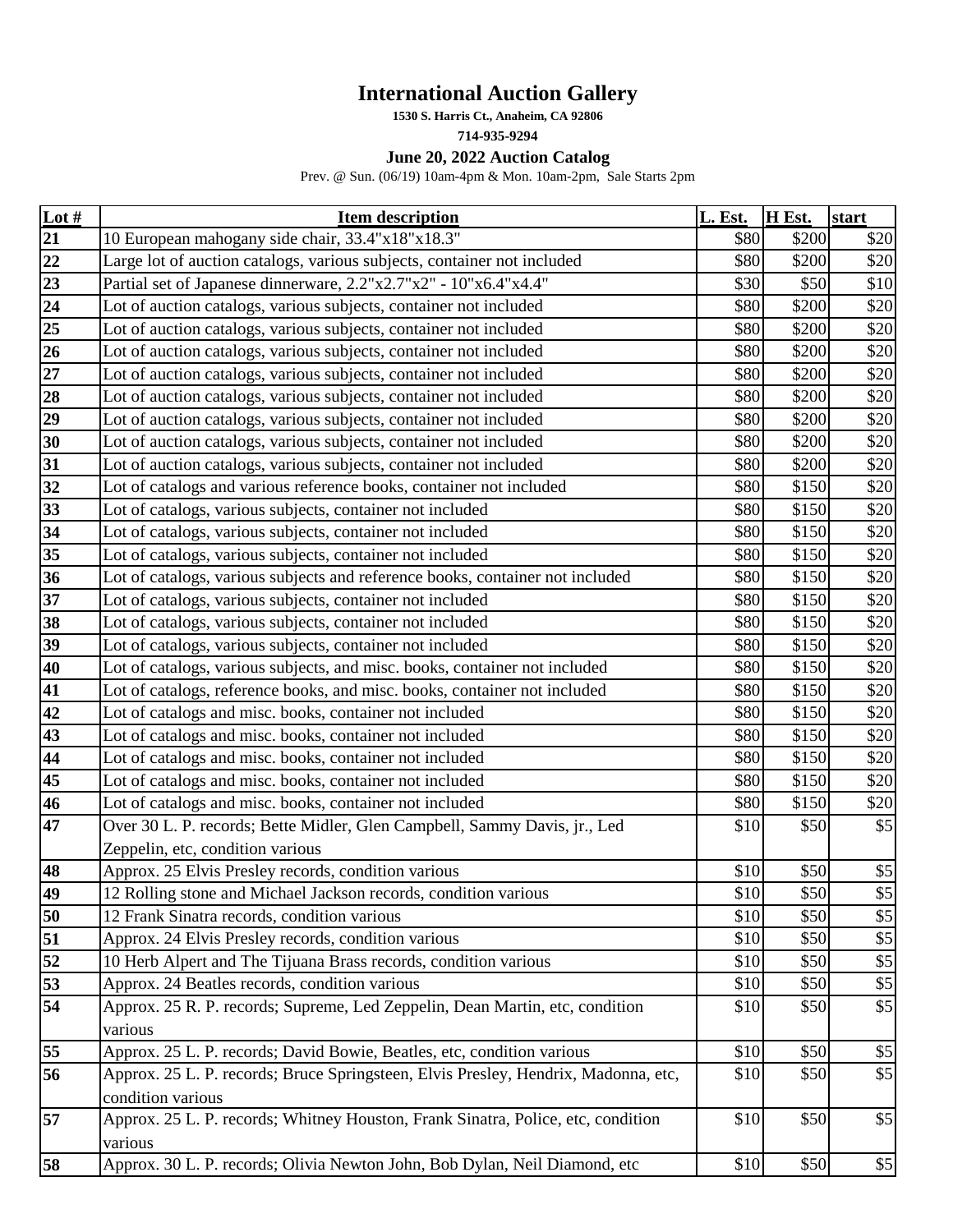| 59       | Lot of 33, 45 and 78 records                                                                                              | \$10  | \$50  | $\$5$                     |
|----------|---------------------------------------------------------------------------------------------------------------------------|-------|-------|---------------------------|
| 60       | Approx. 20 sets of playing cards, most never been played with                                                             | \$10  | \$50  | $\$5$                     |
| 61       | Approx. 20 sets of playing cards, most never been played with                                                             | \$10  | \$50  | $\sqrt[6]{5}$             |
| 62       | Over 25 sets of play cards, most never been played with                                                                   | \$10  | \$50  | $\overline{\$5}$          |
| 63       | 6 sets of advertisement playing cards; Coca Cola, Knotts Berry Farm, most never                                           | \$10  | \$50  | $\overline{$}5$           |
|          | been played with                                                                                                          |       |       |                           |
| 64       | 5 Tarot card(?) sets, complete(?)                                                                                         | \$5   | \$50  | \$1                       |
| 65       | Oil on panel "village scene", signed Raoul Dufy, 8.15"x10.1"                                                              | \$100 | \$300 | \$30                      |
| 66       | Watercolor on panel "abstract" in the style of Dali, 9.4"x10.25"                                                          | \$80  | \$150 | \$20                      |
| 67       | Interesting musical automaton, missing cable, condition unknown, 11"x8"x9.8"                                              | \$30  | \$90  | \$10                      |
| 68       | 10 pieces deco emerald glass container set (4.4"x2.2"x2.2" - 7.15"x3.7"x3.7"), 2                                          | \$30  | \$90  | \$10                      |
|          | missing tops                                                                                                              |       |       |                           |
| 69       | Chinese stone carved grinder, 1.9"x6.6"x5.8"                                                                              | \$80  | \$150 | \$20                      |
| 70       | A horn like ornament, 10"H                                                                                                | \$30  | \$90  | \$10                      |
| 71       | Lot of Chinese wood stands $(0.8"x2.4"dia - 1.6"x6.9"dia)$ and wood carving $(12"H)$                                      | \$80  | \$150 | \$20                      |
| 72       | 8 Chinese print scrolls/ panel, 19.2"x13.4" - 37"x22.2"                                                                   | \$30  | \$90  | \$10                      |
| 73       | 3 Chinese watercolor scrolls, 32"x13.8" - 53"x26.8"                                                                       | \$30  | \$90  | \$10                      |
| 74       | Lot of misc. silverplate pieces                                                                                           | \$10  | \$50  | \$5                       |
| 75       | $\frac{1}{3}$ boxes in the form of books, 9.5"x6.5"x2" - 10.3"x6.8"x2"                                                    | \$10  | \$30  | $\overline{\$5}$          |
| 76       | Lot of silverplate flatware pieces in box                                                                                 | \$80  | \$150 | \$20                      |
| 77       | Lot of fine silverplate pieces; ice bucket (10.5"x7.5"dia), platter (1.4"x13.7"x6.4" -                                    | \$30  | \$150 | \$10                      |
|          | 1.8"x14.6"dia), etc                                                                                                       |       |       |                           |
| 78       | 4 pieces Reed and Barton provincial silverplate tea (9"x9.3"x5.8") and coffee                                             | \$100 | \$200 | \$30                      |
|          | (11"x9.5"x6") set with a International Silver co. platter                                                                 |       |       |                           |
| 79       | Lot of misc. silverplate pieces                                                                                           | \$10  | \$50  | \$5                       |
| 80       | Lot of Japanese lacquer pieces, and Japanese samurai headband                                                             | \$30  | \$90  | \$10                      |
| 81       | Pair cast iron candelabra (13"H), and a cast iron center bowl (6"x12.5"dia) with                                          | \$30  | \$100 | \$10                      |
|          | plastic fruits                                                                                                            |       |       |                           |
| 82       | 6 Scientific American magazine; March 1925, October 1926, September 1926, March                                           | \$30  | \$100 | \$10                      |
|          | 1926, October 1925, November 1917, cover tears                                                                            |       |       |                           |
| 83       | Lot of misc.                                                                                                              | \$10  | \$50  | \$5                       |
| 84       | Lot of misc.; brass teapot $(11.5"x8"x6")$ , etc                                                                          | \$10  | \$50  | $\$5$                     |
| 85       | Lot of misc. brass pieces; lamps (16"H), painting lamps, etc                                                              | \$10  | \$50  | $\$5$                     |
| 86       | Approx. 15 musical rolls, condition poor                                                                                  | \$5   | \$50  | \$1                       |
| 87       | Lot of antique wood finials (3"H - 11.3"H), chips, damages                                                                | \$10  | \$50  | $\$5$<br>$\overline{$}5$  |
| 87A      | Lot of wood items; bowl $(6"x11.9"x11.6"$ , wall hangings $(19.1"H)$ , boxes                                              | \$10  | \$50  |                           |
|          | $(2.7"x5.6"x3", 2.7"x8.5"x5.75"),$ etc                                                                                    | \$10  | \$50  |                           |
| 88<br>89 | 3 brass/cast iron sculpture of eagles, $3"x5.25"x8" - 17.7"H$                                                             | \$10  | \$50  | $\$5$<br>$\overline{\$5}$ |
| 90       | Lot of brass pieces<br>Lot of misc. porcelain pieces, 0.7"x4.5"dia - 1.5"x14.2"x10.5"                                     | \$10  | \$50  | $$5\,$                    |
| 91       | Very fancy basket (14.5"x19"x14") with porcelain/ paper Mache fruit                                                       | \$10  | \$50  | $\sqrt[6]{5}$             |
| 92       | Lot of Japanese willow blue and white china, $0.7"x5.75"x3" - 5.5"x4"x3"$                                                 | \$10  | \$50  | $\overline{$}5$           |
| 93       | Marble ink stand (3.5"x14.5"x9.5") and an alabaster pedestal plate (5.7"x9.6"dia)                                         | \$30  | \$90  | \$10                      |
| 94       |                                                                                                                           | \$30  | \$90  |                           |
|          |                                                                                                                           |       |       | \$10                      |
|          | Lot of misc.                                                                                                              |       |       |                           |
| 95       | Lot of skeleton keys                                                                                                      | \$30  | \$90  | \$10                      |
| 96       | Cast iron plateau platter (1.7"x7.5"x6.5", 3.8"x10.6"dia), cast iron picture frame                                        | \$10  | \$50  | \$5                       |
| 97       | (1"x10"x9.8"), pair copper bookends in duck motif (6.4"H) and more<br>Lot of misc. pieces, 6.2"x7.2"x3.3" - 10"x7.8"x6.8" | \$10  | \$50  | \$5                       |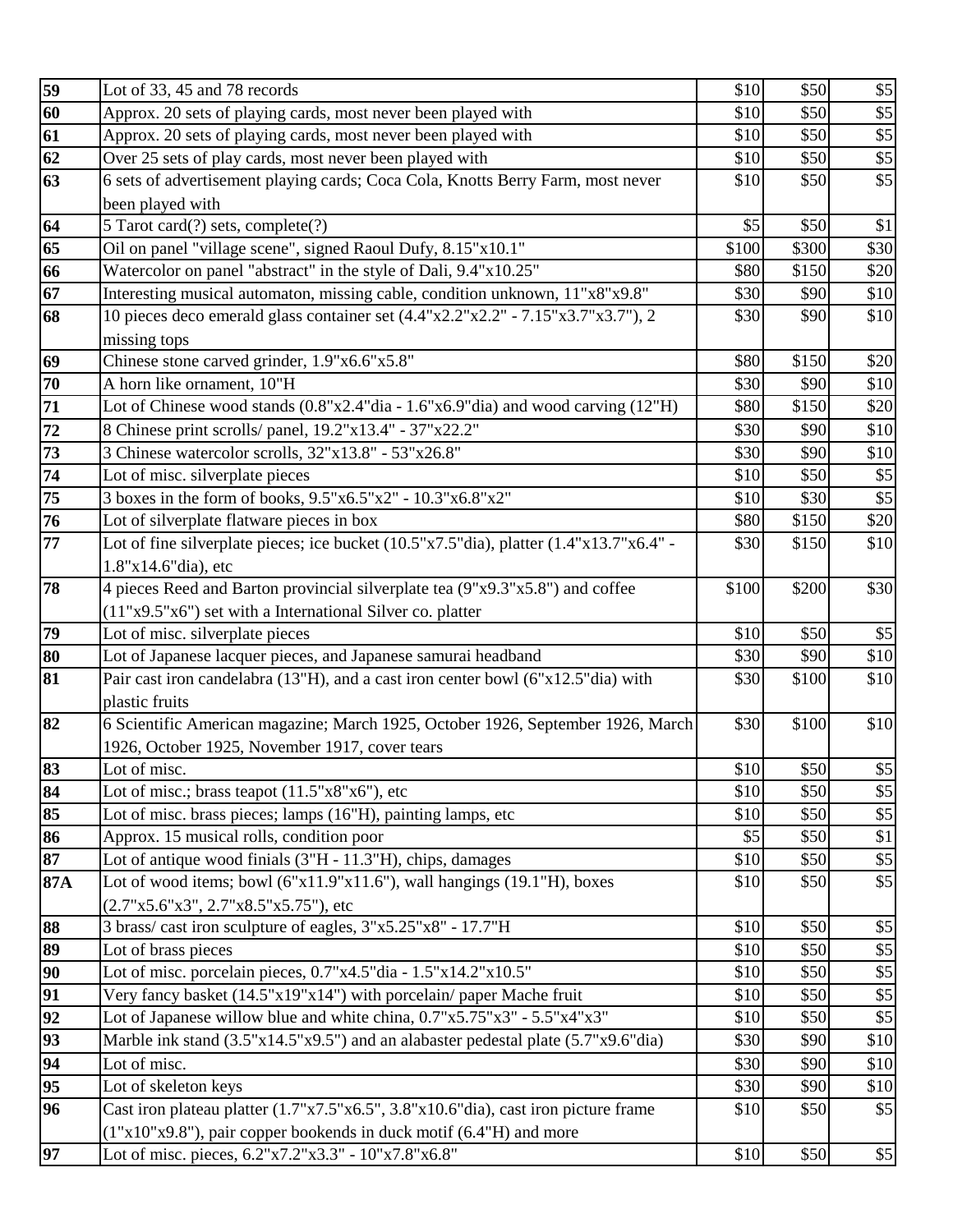| 98           | 3 pieces; a rookwood style vase (hairline) (8.2"x4.2"dia), a McCoy vase                         | \$10         | \$50  | \$5              |
|--------------|-------------------------------------------------------------------------------------------------|--------------|-------|------------------|
|              | $(9.3"x7.3"x4")$ and a pottery horse $(5.2"H)$                                                  |              |       |                  |
| 99           | Lot of misc. porcelain and glass pieces                                                         | \$10         | \$50  | \$5              |
| 100          | A powder jar (4.8"x3.4"dia) and a perfume bottle (3.8"x2.1"x0.9")                               | \$10         | \$50  | $\overline{\$5}$ |
| 101          | Lot of misc. metal pieces                                                                       | \$10         | \$50  | $\overline{\$5}$ |
| 102          | Lot of misc. glass pieces, 3.7"x1.7"x1.7" - 9.8"x6.5"dia                                        | \$10         | \$50  | $\overline{\$5}$ |
| 103          | Beautiful art nouveau powder jar, 3.4"x3.7"dia                                                  | \$30         | \$50  | \$10             |
| 104          | 5 Chinese cloisonne and enamel pieces, 0.75"x5.25"dia - 6.1"x3.5"dia                            | \$30         | \$90  | \$10             |
| 105          | A wood carved duck (wood split) (10.3"H), and a fine wood carved mountain goat                  | \$30         | \$90  | \$10             |
|              | (13.6"dia)                                                                                      |              |       |                  |
| 106          | Sterling on bronze small plate (0.5"x5.7"dia), bronze pendant (3"x2"x0.1"), bronze              | \$30         | \$90  | \$10             |
|              | weight set $(1.6"x2.8"x2.05")$ and a bronze oil jar $(13.5"H)$                                  |              |       |                  |
| 107          | Victorian shotgun by Ivor Johnson, stock repair, 45.5"L                                         | \$30         | \$90  | \$10             |
| 108          | Chinese famille rose vase, 11"x4.5"x4.5"                                                        | \$80         | \$150 | \$20             |
| 109          | 5 pieces; fossilized bacculite and ammonite, 2.2"x2.2"x1.5" - 6.1"x3.8"x1.6"                    | \$30         | \$90  | \$10             |
| 110          | 2 Chinese jade like stone carved ornaments, 3"x2.3"x0.4", 3.2"x2.6"x0.3"                        | \$30         | \$90  | \$10             |
| 111          | Lot of natural tourmaline rough stones, $1.8"x1.7"x1.3" - 2.5"x2.25"x1.2"$                      | \$30         | \$90  | \$10             |
| 112          | Lot of natural emerald rough stones, $1.75"x1.4"x0.9" - 2.9"x2"x2"$                             | \$30         | \$90  | \$10             |
| 113          | Coral fragments (1.9"L - 2.2"L), amber ball (2.2"dia), amber brooch                             | \$30         | \$90  | \$10             |
|              | $(2.4"x1.6"x1.15")$ and simulated amber bead $(0.6"x0.55"$ dia) bracelet, NO                    |              |       |                  |
|              | <b>INTERNATIONAL SHIPPING OF CORAL</b>                                                          |              |       |                  |
| 114          | 5 vials of gold flakes, 2.5"x0.5"dia                                                            | \$80         | \$150 | \$20             |
| 115          | 12 beads (0.9"x0.6"dia), and 2 natural tourmaline carved elephants (0.75"H)                     | \$80         | \$150 | \$20             |
| 116          | A jade like stone teapot (no top) (3.95"x6.4"x2.25"), and a mother of pearls figure<br>(10.9"H) | \$30         | \$90  | \$10             |
| 117          | Lot of turquoise stones $(1.2"x0.9"x0.2" - 2.9"x2"x0.25")$ and 2 turquoise bracelets            | \$80         | \$150 | \$20             |
|              | (1"x2.9"dia)                                                                                    |              |       |                  |
| 118          | 2 turquoise like stone carved snuff bottles, 1.8"x1.5"x1.2", 2.05"x1.7"x1.1"                    | \$80         | \$150 | \$20             |
| 119          | Bottle of marbles                                                                               | \$30         | \$90  | \$10             |
| 120          | Box of Indian arrowhead                                                                         | \$80         | \$150 | \$20             |
| 121          | Lot of Japanese lacquer wares, 0.7"x6.9"dia - 15"x7.5"dia                                       | \$80         | \$150 | \$20             |
| $\sqrt{122}$ | Antique Japanese cloisonne vase (4.75"x2.5"dia), and 2 Chinese brass boxes                      | \$80         | \$150 | \$20             |
|              | (3"x7.5"x5", 3"x8"x5.7")                                                                        |              |       |                  |
| 123          | 2 Chinese Peking glass bowls (2.05"x3.3"dia, 2.25"x5.45"dia), and 4 rare Chinese                | \$80         | \$150 | \$20             |
|              | Peking glass snuff dishes (0.7"x3.15"dia)                                                       |              |       |                  |
| 124          | Fine Dresden porcelain wall mirror, minor chips, 13.4"x10.2"x1.4"                               | \$80         | \$150 | \$20             |
| 125          | 3 black leather bags (11.2"x8.6" - 14.5"x16"); Badgley Mischka, Junior Drake, and               | \$50         | \$150 | \$15             |
|              | mazzoni                                                                                         |              |       |                  |
| 126          | 3 vintage alligator purses, 4.9"x11.3" - 7.2"x10.2"                                             | \$150        | \$350 | \$50             |
| 127          | A replica Louis Vuitton document folder, 13.5"x10"                                              | \$80         | \$150 | \$20             |
| 128          | A vintage Cartier leather traveling document folder with key, 11"x6.3"                          | \$100        | \$300 | \$30             |
| 129          | Victorian floral design bead purse, fringe rough, 9.7"x6.3"                                     | \$80         | \$150 | \$20             |
| 130          | French brown and blue beaded purse, liner torn, 7.2"x4.25"                                      | \$80         | \$150 | \$20             |
| 131          | Fine French brown and silver beaded purse, 8.5"x4.5"                                            | \$80         | \$150 | \$20             |
| 132          | Royal Vienna covered box, star hairline, 3"x5.9"dia                                             | \$30         | \$90  | \$10             |
| 133          | Unusual vintage relay box, 17"x19.5"x6.2"                                                       | \$80         | \$150 | \$20             |
| 134          | 2 framed Chinese watercolor paintings, 13.3"x4.9"                                               | \$80         | \$150 | \$20             |
| 135          | Chinese antique painted drum container, 16"x14.5" dia                                           | \$80<br>\$30 | \$150 | \$20             |
| 136          | Lot of stamps                                                                                   |              | \$90  | \$10             |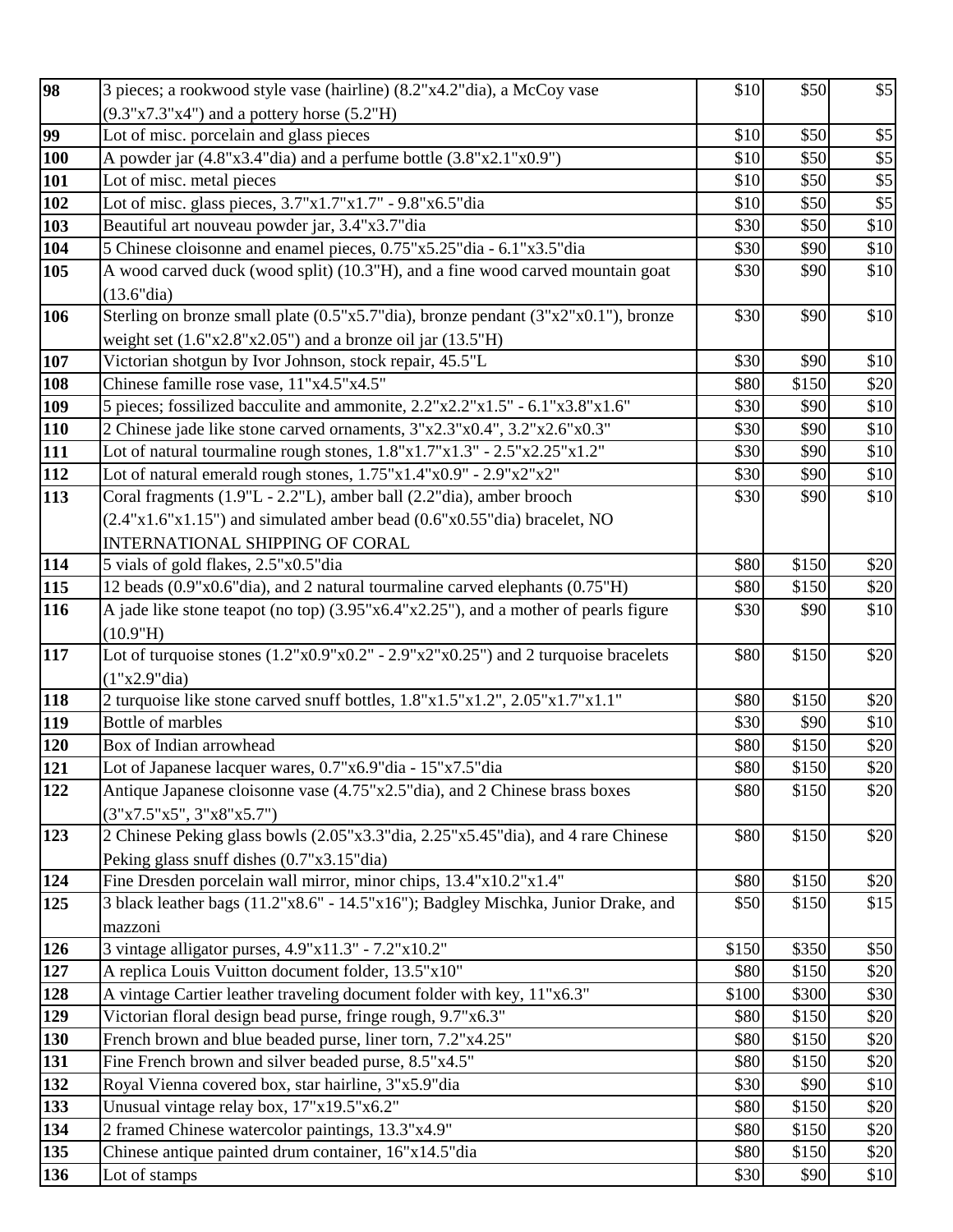| 137               | 3 Venetian style glass bead necklaces, 12"L, 12.5"L, 14.6"L                          | \$30         | \$90          | \$10         |
|-------------------|--------------------------------------------------------------------------------------|--------------|---------------|--------------|
| 138               | 8 stone carved skulls, 1.5"x2"x1.3"                                                  | \$100        | \$300         | \$30         |
| $\boxed{139}$     | Bronze sword, tip broken off, 20.8"L                                                 | \$30         | \$90          | \$10         |
| 140               | 6 jadeite like bangles, 0.35"x2.6"dia - 0.6"x2.75"dia                                | \$100        | \$300         | \$30         |
| 141               | 2 jade like stone carved archer's rings, 1.1"x1.4"dia, 1.15"x1.4"dia                 | \$100        | \$300         | \$30         |
| $\overline{1}$ 42 | 4 jade like stone carved animals, 2.5"H(2), 1.3"H(2)                                 | \$100        | \$300         | \$30         |
| 143               | 2 Chinese antique porcelain bowls, 2"x5.3"dia, 2"x5.75"dia                           | \$30         | \$90          | \$10         |
| 144               | Large lot of misc watches                                                            | \$80         | \$150         | \$20         |
| 145               | 2 Chinese Yixing teapots, 2.2"x5.8"x3.1", 3.6"x5.15"x3.6"                            | \$80         | \$150         | \$20         |
| 146               | 4 Chinese bronze sculpture of miniature deities, 1.9"H - 3"H                         | \$80         | \$150         | \$20         |
| 147               | Chinese red glazed porcelain vase, 10"x5.6"dia                                       | \$80         | \$150         | \$20         |
| $\overline{148}$  | Very unusual Song style porcelain vase, 9.4"x4"x4"                                   | \$100        | \$300         | \$30         |
| 149               | 2 celadon jade snuff bottle with calligraphy, 2.6"x2.25"x0.75", 2.9"x1.75"x0.6"      | \$100        | \$300         | \$30         |
| 150               | Fine Chinese famille rose porcelain bottle vase, 12.8"x9"dia                         | \$100        | \$300         | \$30         |
| 151               | Chinese famille rose porcelain covered jar, 7.3"x7"dia                               | \$100        | \$300         | \$30         |
| 152               | Fine Chinese bronze based cloisonne censer, 7.2"x6.8"x3.4"                           | \$150        | \$350         | \$50         |
| $\overline{153}$  | 3 Chinese single color glazed porcelain vases, 6.5"x2.5"dia- 6.9"x2.6"dia            | \$100        | \$300         | \$30         |
| 154               | A very long necklace, 39.5"L                                                         | \$80         | \$150         | \$20         |
| 155               | Chinese embroidery robe, 178.5"x31.2"                                                | \$100        | \$300         | \$30         |
| 156               | 3 Chinese famille rose porcelain brush holders, $4.75"x3"x3" - 5.15"x3.05"x3.05"$    | \$100        | \$300         | \$30         |
| $\overline{157}$  | Fine Chinese bronze sculpture of deity, 8.4"H                                        | \$150        | \$350         | \$50         |
| 158               | Chinese wucai porcelain covered jar, 7.3"x7.2"dia                                    | \$100        | \$300         | \$30         |
| 159               | An interesting Chinese calligraphy on bamboo panel, 59.9"x9"                         | \$80         | \$150         | \$20         |
| <b>160</b>        | Set of 4 Chinese bronze scroll weights, 5.9"x1.6"x0.24"                              | \$80         | \$150         | \$20         |
| 161               | 2 Chinese wucai porcelain teapots, 2.7"x5.2"x4.2", 3.5"x6"x3.4"                      | \$80         | \$150         | \$20         |
| 162               | A fine Chinese famille rose porcelain plaque, 14.4"x9.9"                             | \$100        | \$300         | \$30         |
| 163               | A Song style painted meiping, 9.75"x5"dia                                            | \$80         | \$150         | \$20         |
| 164<br>165        | A bronze sculpture of deity, 4.9"H<br>A simulated horn libation cup, 4.75"x5.6"x4.5" | \$80<br>\$30 | \$150<br>\$90 | \$20<br>\$10 |
| 166               | 7 coins (0.9"dia - 1.75"dia), not authenticated                                      | \$30         | \$90          | \$10         |
| 167               | A bronze teapot in the form of elephant, 4.9"x5.5"x3.3"                              | \$80         | \$150         | \$20         |
| 168               | A cast iron sculpture of dragon, 5"H                                                 | \$80         | \$150         | \$20         |
| 169               | A celadon tripod censer, 4.8"x4.1"x4.1"                                              | \$80         | \$150         | \$20         |
| 170               | Song style porcelain plate, 1.4"x6.25"dia                                            | \$80         | \$150         | \$20         |
| 171               | 2 English sterling fish set (8.7"L, 11.8"L) in original box by Thomas Lamborn,       | \$150        | \$350         | \$50         |
|                   | Sheffield, 1901                                                                      |              |               |              |
| 172               | Pair continental silver large serving spoon (12"L) and fork (12.2"L) with family     | \$300        | \$400         | \$100        |
|                   | crest, test silver, content unknown, possible German Hanau silver, wt. 289 gm        |              |               |              |
| 173               | Bronze sculpture of gorilla by California artist, Joseph Vaca, ed 20/1500, 7.5"H     | \$150        | \$350         | \$50         |
| 174               | Bronze lamp "swaying dancer" with Quezal lamp shade, small chip, 21.5"H              | \$150        | \$350         | \$50         |
| 175               | 8 pieces coffee set by Sascha Brastoff, 0.6"x6.6"dia - 11.7"x8"x4.8"                 | \$80         | \$150         | \$20         |
| 176               | 3 fine European porcelain vases, 8.4"x4.3"x3.4"(2), 9.6"x5.2"x3.6"                   | \$80         | \$150         | \$20         |
| 177               | A Royal Bonn teapot, 6.8"x8.4"x6.2"                                                  | \$30         | \$90          | \$10         |
| 178               | Large natural crystal specimen, 6.4"H                                                | \$30         | \$90          | \$10         |
| 179               | A beautiful European crystal centerpiece with gilt and enamel decorated cover, minor | \$150        | \$350         | \$50         |
|                   | base edge chips, 12"x6.2"dia                                                         |              |               |              |
| 180               | 5 European porcelain figures, minor chips, 8"H, 7.6"H - 8.4"H                        | \$80         | \$150         | \$20         |
| 181               | A beautiful Dresden porcelain clock, 12.3"H                                          | \$100        | \$300         | \$30         |
| 182               | Large Chinese famille rose porcelain censer, 10.2"x8.5"x6.8"                         | \$100        | \$300         | \$30         |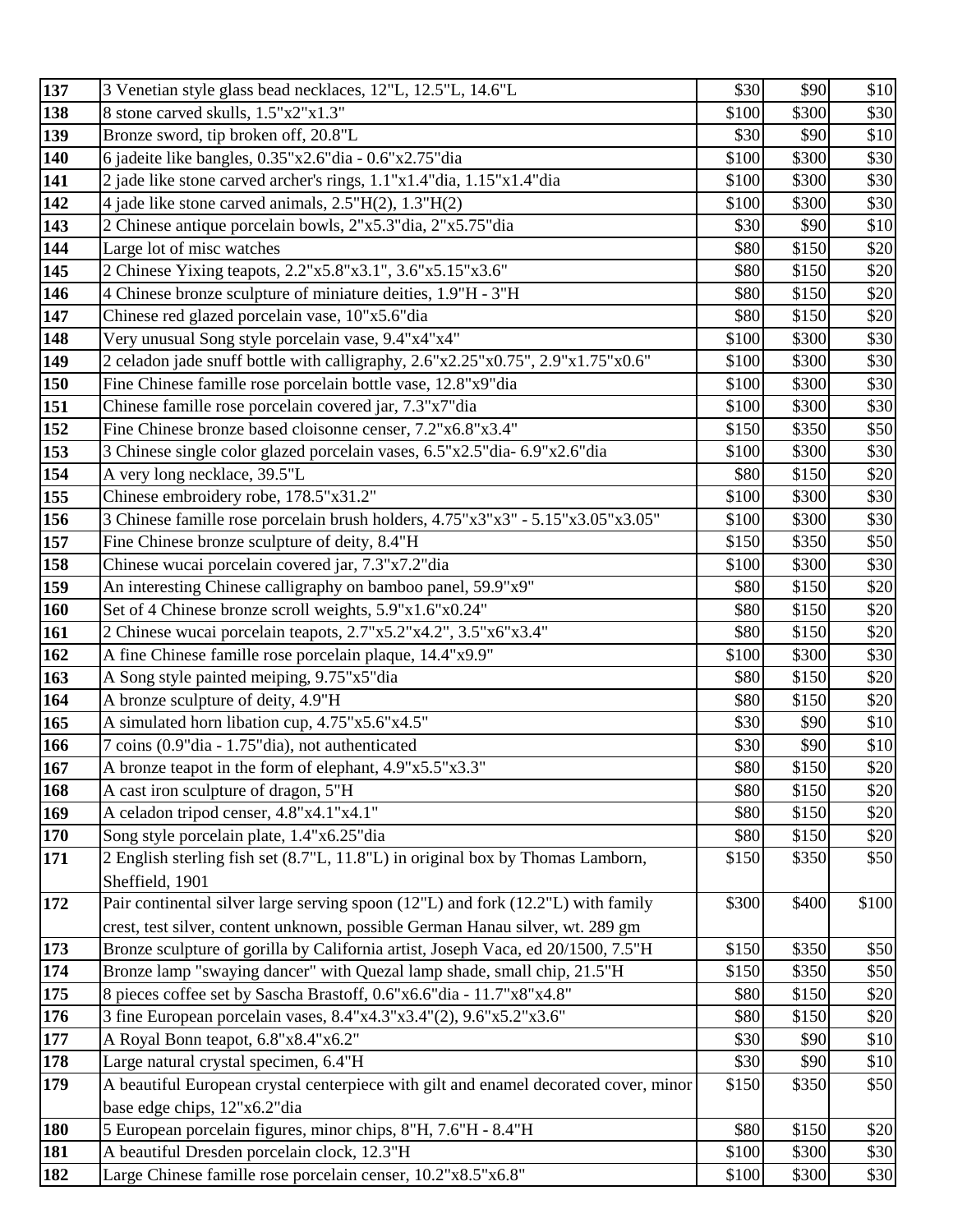| 183        | 3 piece Chinese blue and white porcelain; pair candle holders (9.3"x4.2"dia) and a   | \$80    | \$150   | \$20  |
|------------|--------------------------------------------------------------------------------------|---------|---------|-------|
|            | twin vase (10.7"x7.8"x6")                                                            |         |         |       |
| 184        | 3 pieces; a brass ink stand (3.4"x9.9"x7"), a painted bronze jar (6"x6"dia) and a    | \$80    | \$150   | \$20  |
|            | Roseville basket (chip) (7.5"x7.1"x4.2")                                             |         |         |       |
| 185        | Pair modern silverplate candelabra (6"x11.3"x2.1"), one arm slightly bent            | \$30    | \$90    | \$10  |
| 186        | Chinese crackleware bottle vase, 13.8"x9"dia                                         | \$80    | \$150   | \$20  |
| 187        | 2 planters; one blue and white (12.2"x14"dia), and one famille rose (12.7"x15.4"dia) | \$100   | \$300   | \$30  |
| 188        | 5 Chinese export Buddha statues, 1"H - 2.8"H                                         | \$80    | \$150   | \$20  |
| 189        | 5 primitive pottery pieces, possible pre-Columbian, 1.3"x3.4"x2.5" - 4.3"H           | \$30    | \$90    | \$10  |
| <b>190</b> | A rare possible Chinese archaic bronze weapon finial, one tip chip, 4.4"x2.6"x1.2"   | \$30    | \$90    | \$10  |
| 191        | 3 silhouette, 5.4"x3.5"(2), 9.6"x7.7"                                                | \$30    | \$90    | \$10  |
| 192        | An acoustic guitar, 42.2"x15.8"x3.3"                                                 | \$80    | \$150   | \$20  |
| 193        | A Picasso print with printed signature, 14.2"x10.2"                                  | \$80    | \$100   | \$20  |
| 194        | Giclee, pencil signed by Romero Britto, this is a special edition of Giclee by the   | \$80    | \$150   | \$20  |
|            | artist, 11.5"x16.3"                                                                  |         |         |       |
| 195        | Pencil on paper "abstract", signed Bill Traylor (1854-1947), 14"x9"                  | \$1,000 | \$2,000 | \$350 |
| 195A       | Lithography in color "girl crying" pencil signed, 13.4"x17.2"                        | \$100   | \$300   | \$30  |
| 196        | 2 pocket watches with 4 pocket watch holders (3 metal and one wood carved), 6.4"H -  | \$150   | \$350   | \$70  |
|            | 10"H                                                                                 |         |         |       |
| 197        | David Yurman "confetti" sterling tassel necklace with blue topaz, 10.5"L             | \$100   | \$300   | \$50  |
| 198        | Lot of cartoon character watches and misc.                                           | \$20    | \$50    | \$10  |
| 199        | A silver and turquoise necklace, 15.3"L                                              | \$20    | \$100   | \$10  |
| 200        | An enamel (0.75"x0.6"x0.3") silver (0.25dia - 0.75"x0.55"x0.55") bracelet            | \$20    | \$100   | \$10  |
| 201        | 4 jadeite like ornaments (0.9"H - 1.25"x0.9"x0.05") and a bone ornament (1.2"H)      | \$30    | \$150   | \$15  |
| 202        | Oil on panel "abstract", signed Appel, dated 1961, attributed to Karel Christiaan    | \$1,000 | \$3,000 | \$350 |
|            | Appel (New York/France, 1921-2006), 23.5"x29.7"                                      |         |         |       |
| 203        | Color pencil on paper "head drawing", signed Souza, dated 1983, attributed to        | \$600   | \$900   | \$200 |
|            | Francis Newton Souza, 10.8"x7"                                                       |         |         |       |
| 204        | Oil on panel "abstract figure", signed CHP, dated 1985, attributed to Carl Henning   | \$500   | \$900   | \$150 |
|            | Pedersen, 10.4"x10"                                                                  |         |         |       |
| 205        | Watercolor on panel "fantasy figure", signed Tim Burton, 11.2"x7.8"                  | \$150   | \$350   | \$50  |
| 206        | Mixed media on paper "abstract figure", signed Sugai, dated 1965, attributed to Kumi | \$500   | \$900   | \$150 |
| 207        | Sugai, 12"x9.5"<br>Oil on canvas "still life", signed Verso, J. Gallucci, 18"x22"    | \$100   | \$300   | \$30  |
| 208        | Lot of misc. jewelry                                                                 | \$20    | \$50    | \$10  |
| 209        | Lot of fashion earrings; including collection of monsoon earrings                    | \$20    | \$50    | \$10  |
| 210        | Lot of misc. jewelry                                                                 | \$20    | \$50    | \$10  |
| 211        | Lot of pins, and a leather belt with Indian motif belt buckle (3.4"x4.2")            | \$20    | \$50    | \$10  |
| 212        | Music box with burl walnut case, 3.33"Hx9"x4.88"                                     | \$20    | \$50    | \$10  |
| 213        | Lot of wrist watches, some just for parts                                            | \$20    | \$50    | \$10  |
| 214        | Lot of fashion jewelry                                                               | \$20    | \$50    | \$10  |
| 215        | Fine 14K gold bead and onyx necklace, the 14K bead measures approx. 7x14mm           | \$80    | \$200   | \$40  |
|            | diameter each, total 14 beads                                                        |         |         |       |
| 216        | A coral bead necklace with silver clasp, and a coral bead bracelet, NO               | \$50    | \$150   | \$30  |
|            | INTERNATIONAL SHIPPING OF CORAL                                                      |         |         |       |
| 217        | Sterling charm bracelet (6.7"L), and a sterling charm pendant with necklace (24"L)   | \$50    | \$150   | \$30  |
| 218        | Lot of fashion jewelry                                                               | \$20    | \$50    | \$10  |
| 219        | 2 freshwater pearl necklaces, each pearl measures approx. 7.5mm diameter             | \$20    | \$100   | \$10  |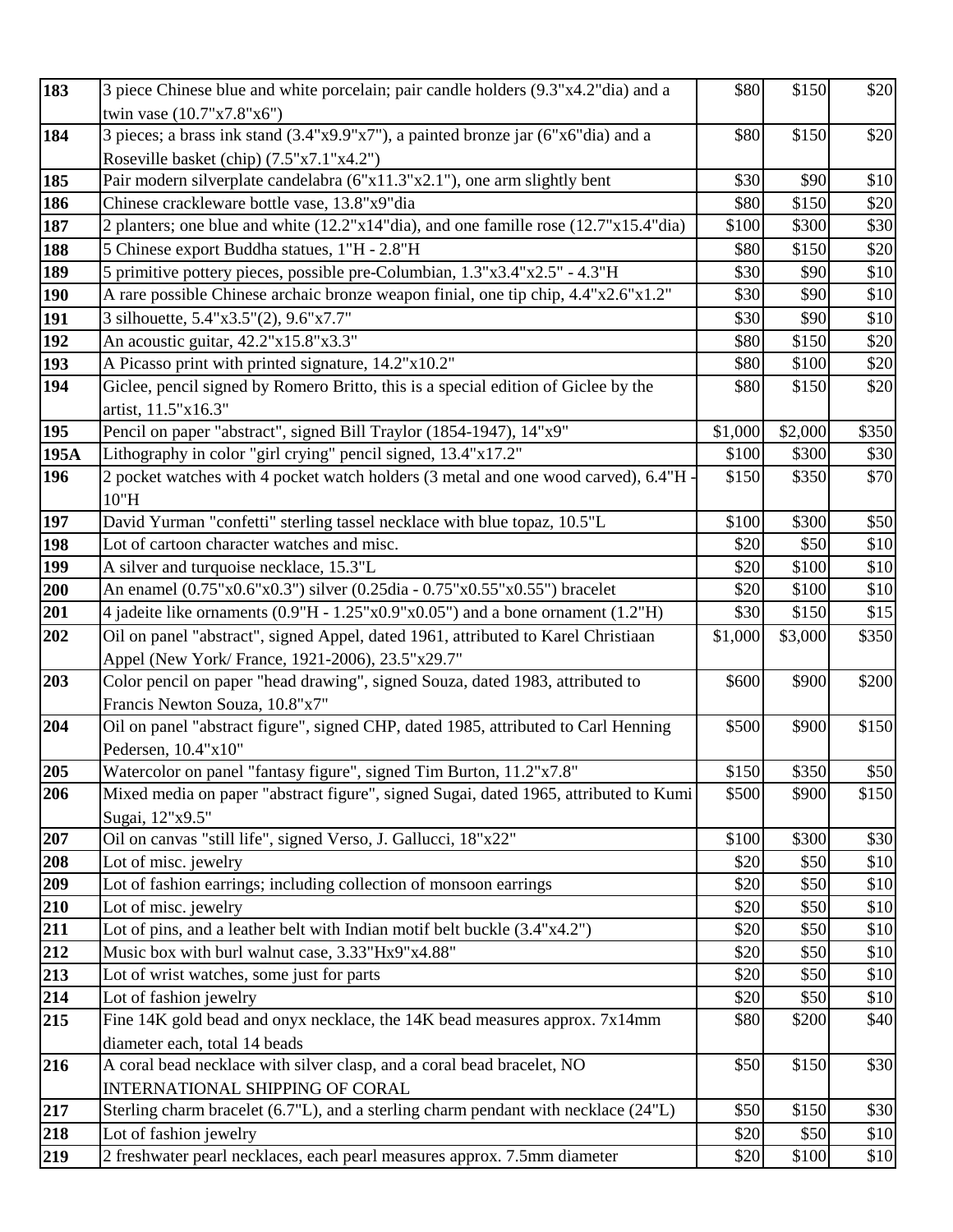| 220 | Malachite bead necklace (each bead measures approx. 13 - 7 mm diameter), and a                                                         | \$40    | \$150   | \$20  |
|-----|----------------------------------------------------------------------------------------------------------------------------------------|---------|---------|-------|
|     | multicolor jade like stone necklace (each bead measures approx. 10.5mm diameter)                                                       |         |         |       |
| 221 | A garnet bead necklace, a crystal bead (0.38"dia) necklace, and a crystal bead<br>$(0.3"$ dia) bracelet                                | \$20    | \$50    | \$10  |
|     |                                                                                                                                        |         |         |       |
| 222 | A crystal bead (0.3"dia) necklace with 18K clasp, and a cultured pearl and glass bead<br>necklace with silver clap                     | \$20    | \$50    | \$10  |
| 223 | Beautiful 18K rose gold brooch $(1.4"x1.4")$ with small rubies, wt. 5.7gm                                                              | \$150   | \$250   | \$90  |
|     |                                                                                                                                        |         |         |       |
| 224 | 10K W/G diamond ring in heart motif, set with small diamonds, tdw approx. 0.30ct,<br>wt. 3.2gm, size 7                                 | \$100   | \$200   | \$50  |
| 225 | Fine 14K Mabe pearl ring, pearl measure approx. 13 mm diameter, wt. 5.6gm, size                                                        | \$150   | \$200   | \$80  |
|     | 6.5                                                                                                                                    |         |         |       |
| 226 | A 999 pure gold bracelet with heart shape links, wt. 8.5gm                                                                             | \$400   | \$600   | \$200 |
| 227 | A beautiful 14K Y/G and sterling enamel bracelet (0.18"x2.7"dia) set with small                                                        | \$150   | \$350   | \$80  |
|     | brilliant cut diamonds by Armenta                                                                                                      |         |         |       |
| 228 | An 18K Y/G diamond ring, center a brilliant cut fancy brown diamond wt. approx.                                                        | \$1,000 | \$1,500 | \$600 |
|     | 1.15ct in SI quality, also accented by 20 small diamonds, tdw approx. 1.30ct, wt.                                                      |         |         |       |
|     | 4.6gm, size 5.75                                                                                                                       |         |         |       |
| 229 | 10K Y/G ring, center onyx engraved with "D.H", dated 1965, wt. 7.6gm, size 7.5                                                         | \$100   | \$150   | \$60  |
|     |                                                                                                                                        |         | \$150   | \$30  |
| 230 | Beautiful Chinese antique enamel silver charm bracelet $(\sim 8.4"L)$ with agate and tiger<br>eye carved charms carved in animal motif | \$50    |         |       |
| 231 | Unusual vintage Chinese 18K rose gold brooch (2.95"L) set with 3 red coral carved                                                      | \$300   | \$500   | \$150 |
|     | flowers, wt. 13.8gm, NO INTERNATIONAL SHIPPING OF CORAL                                                                                |         |         |       |
| 232 | Victorian 8K gold children ring with a carved coral cameo, size 2, NO                                                                  | \$50    | \$100   | \$30  |
|     | <b>INTERNATIONAL SHIPPING OF CORAL</b>                                                                                                 |         |         |       |
| 233 | Unusual 18K Y/G fancy rope bracelet (8.1"L), wt. 23.5gm                                                                                | \$600   | \$900   | \$300 |
| 234 | Victorian 14K ring, center a pink stone, size 6                                                                                        | \$80    | \$150   | \$40  |
| 235 | A very beautiful 18K Y/G coin guard (1.95"dia) set with fine quality brilliant cut                                                     | \$300   | \$500   | \$150 |
|     | diamonds and rubies, tdw approx. 1.0ct, wt. 9.3gm, ID approx. 31mm                                                                     |         |         |       |
| 236 | 14K Y/G ruby pendant (0.55"x0.45"), center ruby approx. 5.5ct, wt. 3.1gm                                                               | \$150   | \$350   | \$80  |
| 237 | A beautiful 10K Y/G Victorian filigree ring, center onyx and small diamonds, wt.                                                       | \$100   | \$200   | \$50  |
|     | $4.5$ gm, size $4.5$                                                                                                                   |         |         |       |
| 238 | Beautiful 14K W/G diamond ring, center a gem quality diamond wt. approx. 0.55ct                                                        | \$600   | \$900   | \$300 |
|     | in VS/VVS, G/H quality, wt. 5.5gm, size 8.5                                                                                            |         |         |       |
| 239 | Victorian 8K rose gold ring set with small turquoise like stone, band has repair, size                                                 | \$80    | \$150   | \$40  |
|     | 6                                                                                                                                      |         |         |       |
| 240 | Pair 14K Y/G cufflinks (1"x0.75") set with bisque cameo with figure, wt. 23.5gm                                                        | \$300   | \$500   | \$150 |
| 241 | A 9K Y/G cross motif pin (1.8"L) set with possible garnet, the brooch pin back not                                                     | \$60    | \$150   | \$30  |
|     | gold, wt. 3.0gm                                                                                                                        |         |         |       |
| 242 | Art deco 18K Y/G ring set with diamonds and corals, coral has hairlines, by J. Rossi,                                                  | \$200   | \$400   | \$100 |
|     | wt. 6.9gm, size 6.5, NO INTERNATIONAL SHIPPING OF CORAL                                                                                |         |         |       |
| 243 | Victorian 14K rose gold stick pin (2.65"L) set with one gem quality diamond wt.                                                        | \$150   | \$200   | \$70  |
|     | approx. 0.15ct                                                                                                                         |         |         |       |
| 244 | Beautiful platinum and 10K W/G ring set with 3 fine quality diamonds wt. approx.                                                       | \$400   | \$600   | \$200 |
|     | 0.40, 0.20, 0.15ct in VS/SI, G/H quality, the top and upper half is platinum, the lower                                                |         |         |       |
|     | half of the ring is 10K W/G, wt. 2.9gm, size 7                                                                                         |         |         |       |
| 245 | A 14K floral design ring, center set with 3 small sapphire, ruby and emerald stone,                                                    | \$200   | \$400   | \$120 |
|     | wt. 8.8gm, size 6.5                                                                                                                    |         |         |       |
| 246 | Pair 14K earrings with pink stone, and a Victorian gold filled cameo picture pendant                                                   | \$50    | \$100   | \$20  |
|     | (0.95"x0.75")                                                                                                                          |         |         |       |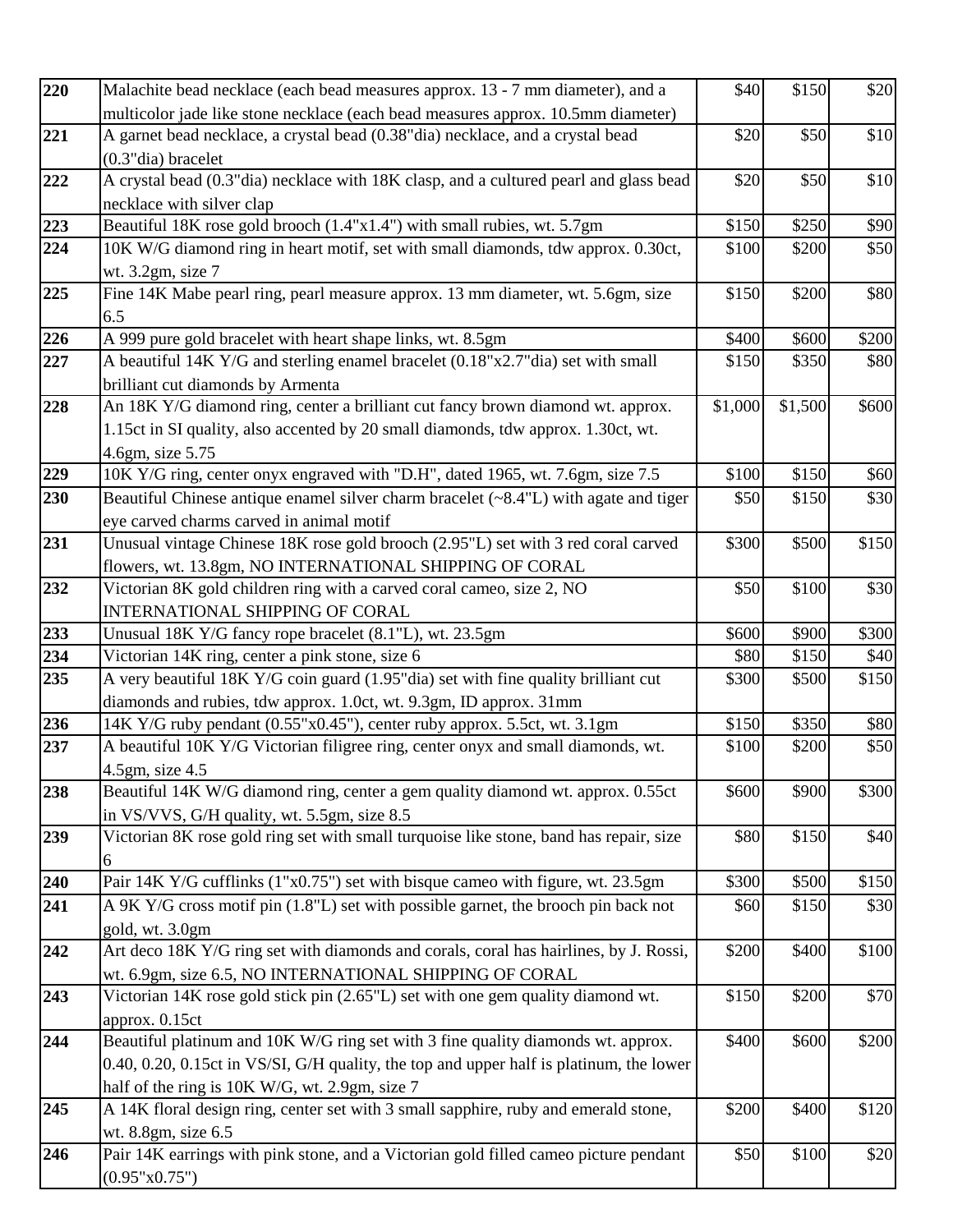| 247 | 14K Y/G emerald and diamond ring, center emerald approx. 0.30ct, accented with 6       | \$150 | \$250 | \$70  |
|-----|----------------------------------------------------------------------------------------|-------|-------|-------|
|     | brilliant cut diamonds, tdw approx. 0.25ct, wt. 2.9gm, size 5.5                        |       |       |       |
| 248 | A garnet bead (0.13"dia), Biwa pearl and 14K bead necklace with 14K clasp              | \$50  | \$150 | \$30  |
| 249 | Two 14K gold diamond rings set with small diamonds, tdw approx. 0.12ct, size 6.5       | \$150 | \$200 | \$70  |
|     | and 3.5                                                                                |       |       |       |
| 250 | A multi strand Biwa pearl necklace                                                     | \$20  | \$80  | \$10  |
| 251 | 4 pieces art glasses, 3.3"x12.6"x2.3" - 2.4"x8.6"x8.6"                                 | \$30  | \$90  | \$10  |
| 252 | 6 pieces; cinnabar bowl (1.7"x5"dia), Ming blue and white small medicine bottle        | \$80  | \$150 | \$20  |
|     | (1.5"x1"x0.5"), artist brush case (8.3"x2.3"x1.7"), antique famille rose teapot (minor |       |       |       |
|     | chip) (3.8"x3.8"x2.6"), etc                                                            |       |       |       |
| 253 | 3 pieces; famille rose vase (12.2"x5.6"dia), vintage celadon incense holder            | \$50  | \$150 | \$20  |
|     | $(8.5"x3.2"dia)$ , and a small porcelain vase $(3.8"x2.2"dia)$                         |       |       |       |
| 254 | A Hindu/Thailand wood carved panel with hand color enhancement to depict fairy         | \$150 | \$350 | \$50  |
|     | tale scene, the wood has cracks but the carving is excellent, 55.5"x12.1"x0.5"         |       |       |       |
| 255 | A rare Chinese silver nugget (tested silver, content unknown) with calligraphy         | \$250 | \$450 | \$100 |
|     | $(2.25"x1.5"x0.65")$ , wt. 28.7gm                                                      |       |       |       |
| 256 | Chinese jade bead (0.3"dia - 0.85"x0.6"x0.6") bracelet with calligraphy                | \$100 | \$300 | \$30  |
| 257 | Pair Chinese famille rose porcelain tea bowl, 1.7"x2.15"dia                            | \$80  | \$150 | \$20  |
| 258 | A beautiful bronze based censer in bird motif, 13.2"H                                  | \$300 | \$700 | \$100 |
| 259 | 2 Chinese bronze mirrors, 0.3"x3.75"dia, 0.25"x3.75"dia                                | \$80  | \$150 | \$20  |
| 260 | Small clock with angel motif base, clock is not Omega, 4.75"H                          | \$50  | \$150 | \$15  |
| 261 | 3 seals; 2 bronze (0.75"x1.1"x0.8", 1.7"x2.2"x2.2") and one shoushan stone,            | \$100 | \$300 | \$30  |
|     | (1.1"x1.7"x1.7")                                                                       |       |       |       |
| 262 | A bronze based cloisonne censer, 2.85"x4.9"x3.8"                                       | \$100 | \$300 | \$30  |
| 263 | A fine gilt bronze deity, 10.3"H                                                       | \$150 | \$350 | \$50  |
| 264 | A jade bead (0.5"dia - 0.9"x0.65"dia) bracelet                                         | \$100 | \$300 | \$30  |
| 265 | Pair famille rose porcelain bowls, 2.25"x4.55" dia                                     | \$100 | \$300 | \$30  |
| 266 | A jade like stone carved cong, 2.25"x3.25"x3.25"                                       | \$80  | \$150 | \$20  |
| 267 | Chinese blue, red and white porcelain tea bowl, 2"x3.7"dia                             | \$80  | \$150 | \$20  |
| 268 | Fine Chinese green on yellow porcelain bowl, 2.5"x6.2"dia                              | \$100 | \$300 | \$30  |
| 269 | A small Chinese wucai porcelain square jar, 4.2"x3.7"x3.7"                             | \$100 | \$300 | \$30  |
| 270 | Unusual Chinese purple glazed porcelain twin vase, 9"x5.5"x4.4"                        | \$100 | \$300 | \$30  |
| 271 | Pair Chinese famille rose covered teacups with underplate, 3.6"x4.3" dia               | \$100 | \$300 | \$30  |
| 272 | A small silver plate with a coin at center, 0.5"x3.15"dia                              | \$100 | \$300 | \$30  |
| 273 | Pair rosewood carved scroll weights, 13.2"x2.4"x1.2"                                   | \$100 | \$300 | \$30  |
| 274 | 2 Song style celadon bowls, 1.6"x4"dia                                                 | \$100 | \$300 | \$30  |
| 275 | Fine Chinese famille rose porcelain round plaque, 10.3" dia                            | \$100 | \$300 | \$30  |
| 276 | Chinese cane sword, 36.75"L                                                            | \$100 | \$300 | \$30  |
| 277 | Samurai style sword with rosewood scabbard, 40"L                                       | \$100 | \$300 | \$30  |
| 278 | A Yixing teapot, $4.7"x6.25"x5.6"$                                                     | \$80  | \$150 | \$20  |
| 279 | Chinese blue and white charger, 2.7"x15.5"dia                                          | \$100 | \$300 | \$30  |
| 280 | Chinese wucai porcelain plate, 1.5"x6.6"dia                                            | \$80  | \$150 | \$20  |
| 281 | Chinese bronze sculpture of deity, 8.9"H                                               | \$150 | \$350 | \$50  |
| 282 | Pair Chinese famille rose porcelain bowls, 2.2"x4.6"dia                                | \$100 | \$300 | \$30  |
| 283 | 3 Chinese celadon jade carved discs, 0.2"x1.9"dia, 0.25"x1.9"dia, 0.2"x2"dia           | \$100 | \$300 | \$30  |
| 284 | 3 Chinese celadon jade carved plaques, 2"x1.6"x0.25", 2.8"x1.2"x0.25",                 | \$100 | \$300 | \$30  |
|     | 2.25"x2.05"x0.15"                                                                      |       |       |       |
| 285 | 3 Chinese light celadon jade carved ornaments, 1.6"H, 0.7"x2"x1.35",                   | \$100 | \$300 | \$30  |
|     | 1.9"x2.3"x0.25"                                                                        |       |       |       |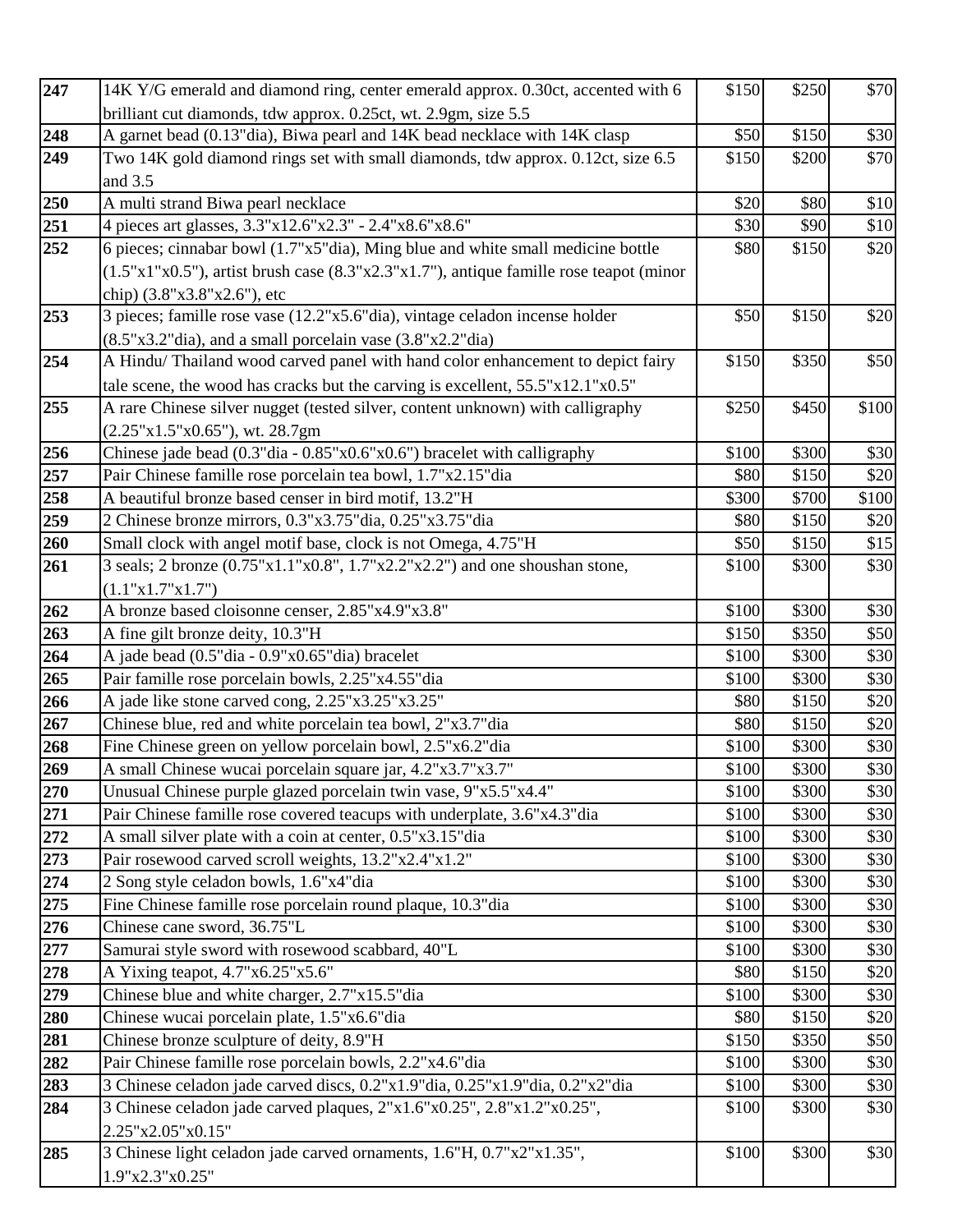| 286        | 3 Chinese jade carved discs, 0.2"x2"dia, 0.25"x1.95"dia, 0.2"x2.2"dia                                    | \$100          | \$300          | \$30         |
|------------|----------------------------------------------------------------------------------------------------------|----------------|----------------|--------------|
| 287        | 3 jade carved ornaments, 1.7"x1.05"x0.2", 2.2"x1.6"x0.2", 1.3"H                                          | \$100          | \$300          | \$30         |
| 288        | Pair Chinese wucai porcelain covered jars, 4.1"x4.2"dia                                                  | \$100          | \$300          | \$30         |
| 289        | Chinese blue and white porcelain jar, 7.8"x9.8" dia                                                      | \$100          | \$300          | \$30         |
| 290        | Archaic style bronze handled hu, 10.3"x8.3"x6.3"                                                         | \$100          | \$300          | \$30         |
| 291        | Chinese famille rose hexagonal porcelain vase, 10.4"x5.5"x5.5"                                           | \$100          | \$300          | \$30         |
| 292        | Song style blue glazed porcelain bowl, 2.5"x8.3"dia                                                      | \$100          | \$300          | \$30         |
| 293        | 2 Yixing teapots, 4.3"x6.9"x3.9", 5.2"x7.6"x4.6"                                                         | \$100          | \$300          | \$30         |
| 294        | Chinese bronze censer with cloisonne enhancement, 2.8"x4.9"x3.8"                                         | \$100          | \$300          | \$30         |
| 295        | Set of 4 Chinese famille rose porcelain bowls, 2.55"x5.25"dia                                            | \$100          | \$300          | \$30         |
| 296        | 2 Chinese celadon jade carved turtles, 1.9"H, 2"H                                                        | \$100          | \$300          | \$30         |
| 297        | 2 Chinese agate carved snuff bottles, 2.1"x1.3"x0.9", 2.4"x1.445"x0.9"                                   | \$100          | \$300          | \$30         |
| 298        | A celadon jade carved snuff bottle, 3.25"x1.5"x0.6"                                                      | \$100          | \$300          | \$30         |
| 299        | A fine agate carved snuff bottle, 2.6"x1.9"x1"                                                           | \$100          | \$300          | \$30         |
| 300        | 6 Peking glass snuff bottles, 2.3"x1.7"x0.9" - 3.35"x2.8"x0.9"                                           | \$100          | \$300          | \$30         |
| 301        | Chinese famille rose porcelain plaque, 14.1"x9.5"                                                        | \$100          | \$300          | \$30         |
| 302        | Fine zitan wood plaque with white stone center disc with stand, 13.7"x10.9"x5.75"                        | \$150          | \$350          | \$50         |
| 303        | Chinese famille rose porcelain plate, 1.55"x9.45"dia                                                     | \$100          | \$300          | \$30         |
| 304        | Fine bronze based cloisonne censer, 8.3"x9.8"x5.8"                                                       | \$150          | \$350          | \$50         |
| 305        | A blue and white porcelain straight vase, 15.6"x7.7"dia                                                  | \$100          | \$300          | \$30         |
| 306        | 2 rock crystal carved seals, 0.8"x0.95"x1", 0.9"x1.2"x1.25"                                              | \$80           | \$150          | \$20         |
| 307        | Bronze sculpture of standing deity, 10.5"H                                                               | \$150          | \$350          | \$50         |
| 308        | 2 Chinese large ink sticks, 8.6"x3.45"x0.9", 9.9"x4.45"x0.85"                                            | \$100          | \$300          | \$30         |
| 309        | Chinese wood carved plaque on stand, 21.9"x13.3"x6.75"                                                   | \$100          | \$300          | \$30         |
| 310        | Chinese zitan wood carved brush holder, 4.2"x3.5"dia                                                     | \$100          | \$300          | \$30         |
| 311        | Chinese framed blue and white porcelain plaque, 13.4"x8.9"                                               | \$100          | \$300          | \$30         |
| 312        | A beautiful Chinese famille rose porcelain wall pocket, 7.9"x3.6"x1.45"                                  | \$150          | \$350<br>\$300 | \$50<br>\$30 |
| 313<br>314 | Chinese blue and white porcelain bowl, 3.7"x7.5"dia<br>A Chinese red and white water dripper, 3"x4.1"dia | \$100<br>\$100 | \$300          | \$30         |
| 315        | A beautiful Chinese famille rose porcelain garlic top vase, 6.8"x4"dia                                   | \$100          | \$300          | \$30         |
| 316        | 3 Chinese vintage sancai pottery fulion, 6"H, 8.2"H, 10"H                                                | \$100          | \$300          | \$30         |
| 317        | Fine Chinese cloisonne qilin, 8.8"x10.6"x3.75"                                                           | \$100          | \$300          | \$30         |
| 318        | Framed Chinese antique embroidery skirt, 39"x47.8"                                                       | \$100          | \$300          | \$30         |
| 319        | Vintage Chinese blue and celadon large porcelain vase, 23.75"x10.2"dia                                   | \$150          | \$350          | \$50         |
| 320        | 2 Chinese vintage wood abacus, 10.9"x5.5"x0.9", 16.7"x7.25"x1.05"                                        | \$100          | \$300          | \$30         |
| 321        | Antique Chinese marble top rosewood square side stand, minor wood crack,                                 | \$150          | \$350          | \$50         |
|            | 32"x16.8"x12"                                                                                            |                |                |              |
| 322        | 4 Chinese rosewood nested tables, 14"x12"x8.8" - 26"x20"x14"                                             | \$150          | \$350          | \$50         |
| 323        | Chinese vintage painted wood small cabinet, 24.9"x17"x11.1"                                              | \$80           | \$150          | \$20         |
| 324        | 2 Chinese vintage rosewood square low tables, 14"x14"x14"                                                | \$150          | \$350          | \$50         |
| 325        | 4 Chinese wood stands, 1.5"x5.3"dia - 7.5"x4.4"x4.4"                                                     | \$100          | \$300          | \$30         |
| 326        | Fine Chinese cinnabar hexagonal stool, 9.9"x21.9"x14.25"                                                 | \$100          | \$300          | \$30         |
| 327        | Pair Chinese vintage blue and white covered jar, base minor chip, also inside cover                      | \$100          | \$300          | \$30         |
|            | minor chips, 10.3"x8.2"dia                                                                               |                |                |              |
| 328        | Vintage Chinese blue and white porcelain vase, 8.4"x3.7"x2.7"                                            | \$100          | \$300          | \$30         |
| 329        | Very fine Chinese Yixing teapot, 1.9"x6.4"x3.9"                                                          | \$100          | \$300          | \$30         |
| 330        | Beautiful Chinese coral carved court lady, 4.3"H                                                         | \$150          | \$350          | \$50         |
| 331        | 4 pieces; 3 vintage Chinese famille rose porcelain bowls (1.75"x4"x4" -                                  | \$100          | \$300          | \$30         |
|            | 5.4"x5.1"x5.1"), and a vintage Chinese famille rose covered bowl (4.9"x4.3"dia)                          |                |                |              |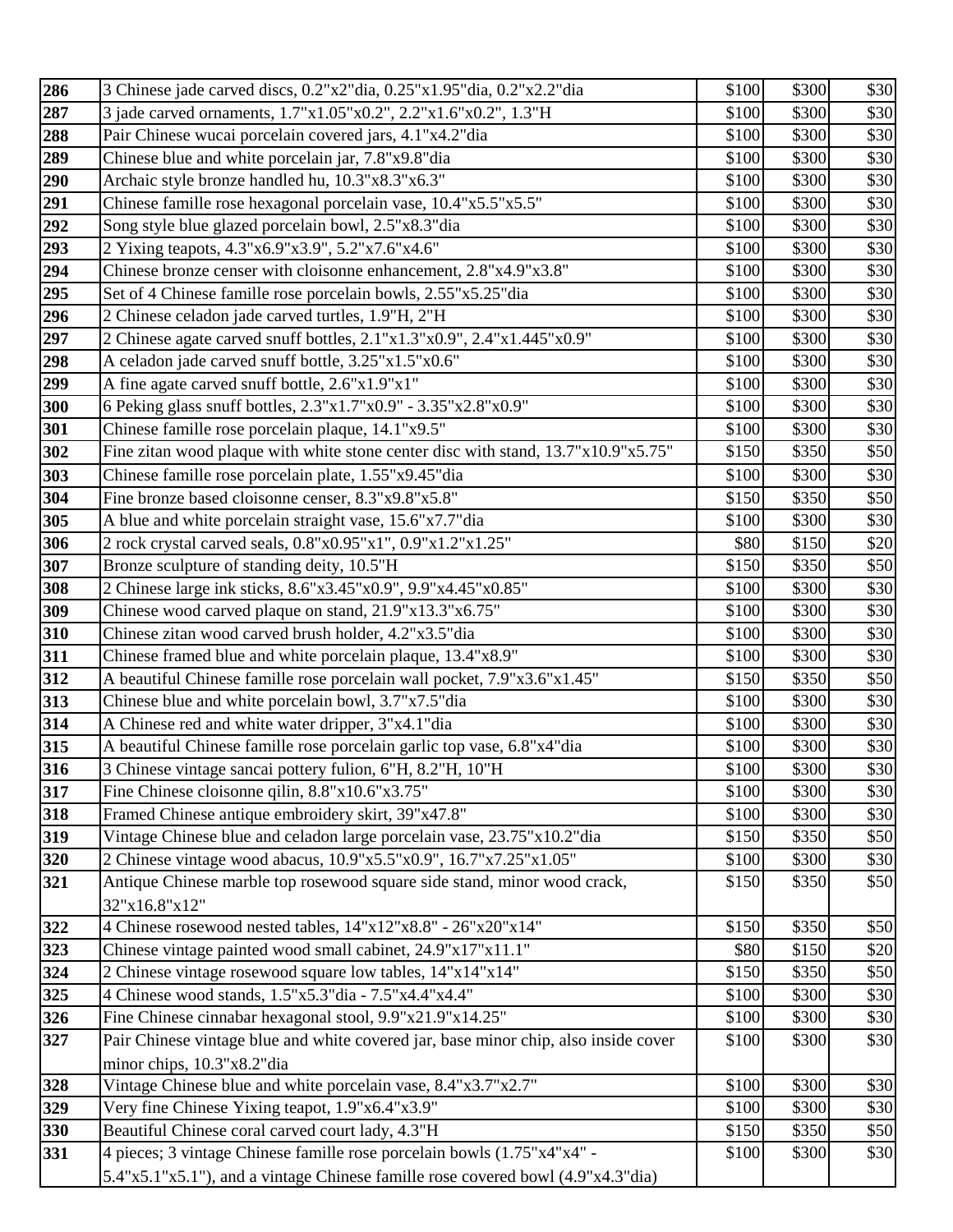| 332 | Chinese vintage blue and white jar, 5.5"x4"dia                                         | \$100 | \$300   | \$30  |
|-----|----------------------------------------------------------------------------------------|-------|---------|-------|
| 333 | Pair Chinese cinnabar vases, 15.1"x7.7"dia                                             | \$300 | \$700   | \$100 |
| 334 | Fine Chinese Yixing teapot, 4.3"x6.1"x2.5"                                             | \$100 | \$300   | \$30  |
| 335 | A silver Buddha (2.3"H) and a silver ornament with coral and jade like stone           | \$150 | \$350   | \$50  |
|     | decoration (3.1"H), tested silver, content unknown, total wt. 297gm, NO                |       |         |       |
|     | INTERNATIONAL SHIPPING OF CORAL                                                        |       |         |       |
| 336 | A South Asia 900 silver box in the form of elephant (11.65"H), wt. 1140gm              | \$800 | \$1,000 | \$300 |
| 337 | Very fine Chinese coral carving depicting children standing on fish with Lucite stand  | \$600 | \$900   | \$200 |
|     | (4.8"H), NO INTERNATIONAL SHIPPING OF CORAL                                            |       |         |       |
| 338 | Chinese vintage blue and white porcelain bowl, 3.6"x11.1"dia                           | \$100 | \$300   | \$30  |
| 339 | Fine Chinese jadeite carving depicting deity in high relief, 3.7"H                     | \$100 | \$300   | \$30  |
| 340 | Fine Chinese Yixing teapot, cover chip, 2.9"x6.2"x4.3"                                 | \$30  | \$90    | \$10  |
| 341 | An aventurine carved censer, hairlines, 6.4"H                                          | \$80  | \$150   | \$20  |
| 342 | Vintage Chinese famille rose jar (13.7"x10.5"dia) (top rim chip), with wood cover      | \$80  | \$150   | \$20  |
| 343 | Carved and painted earthenware flask, 3.4"x11"x10.3"                                   | \$80  | \$150   | \$20  |
| 344 | An inlaid lacquer censer (3.4"x9.9"x5.1") in the form of rhino on inlaid lacquer stand | \$80  | \$150   | \$20  |
| 345 | Chinese vintage bamboo brush holder, 7.7"x5.9"x5.2"                                    | \$80  | \$150   | \$20  |
| 346 | 2 Chinese rosewood framed reverse painted panels, 21.2"x15.2"                          | \$150 | \$350   | \$50  |
| 347 | A beautiful Chinese 19th/20th century famille rose charger, 3.2"x19.8"dia              | \$300 | \$900   | \$100 |
| 348 | Chinese antique blue and white porcelain vase, drilled, 17.2"x8.5" dia                 | \$100 | \$300   | \$30  |
| 349 | Rare Chinese early Qing dynasty (18th - 19th century), large blue and white            | \$300 | \$900   | \$100 |
|     | porcelain brush holder with calligraphy, 8.3"x9.1"dia                                  |       |         |       |
| 350 | 3 piece Chinese antique shoushan stone seals (2.5"x1.3"x0.7", 2.5"x1.15"x1.2");        | \$150 | \$350   | \$50  |
|     | including one genuine chicken blood example (1.8"x0.7"x0.6")                           |       |         |       |
| 351 | A rare Chinese 19th century Yixing teapot, Jiaqing period, 3.3"x7.8"x4.9"              | \$150 | \$350   | \$50  |
| 352 | 3 pieces vintage Tibetan religious items, 10.2"x5.3"x5.3" - 12.7"x4.6"x0.9"            | \$100 | \$300   | \$30  |
| 353 | Large 19th century blue and white porcelain water dripper, Jiaqing period,             | \$150 | \$350   | \$50  |
|     | 5.2"x6.5"dia                                                                           |       |         |       |
| 354 | A 18th/19th century Chinese wood carved deity, chair damage, 10.6"H                    | \$150 | \$350   | \$50  |
| 355 | A rare antique bronze mirror, Tang dynasty, c800AD, 0.3"x5"dia                         | \$150 | \$350   | \$50  |
| 356 | Chinese framed reverse painted panel depicting portrait of noble lady, 22.8"x15"       | \$100 | \$300   | \$30  |
| 357 | An early 20th century Longquan yao style porcelain stool, 17.2"x14.2" dia              | \$150 | \$350   | \$50  |
| 358 | 2 pieces; a red glazed porcelain vase (9.4"x6"dia), and a 19th century blue and white  | \$150 | \$350   | \$50  |
|     | porcelain water dripper (3.6"x4.3"dia)                                                 |       |         |       |
| 359 | 4 pieces Chinese early 20th century sancai pottery fruits, 2.3"x3.8"dia - 3"x4.5"x3.4" | \$100 | \$300   | \$30  |
| 360 | 3 pieces Japanese antique silver ornaments, 1.4"x1.4"dia, 2.7"x1.5"dia,                | \$100 | \$300   | \$30  |
|     | 2.7"x2.6"x0.75"                                                                        |       |         |       |
| 361 | Antique Chinese bronze sculpture of monk, 7.5"H                                        | \$150 | \$350   | \$50  |
| 362 | A very fancy Chinese bronze covered censer, 12.4"H                                     | \$150 | \$350   | \$50  |
| 363 | A zitan wood framed plaque with stone overlay and zitan wood stand,                    | \$300 | \$900   | \$100 |
|     | 13.5"x10.3"x5.5"                                                                       |       |         |       |
| 364 | Pair Chinese famille rose porcelain bowls, 2.35"x4.6"dia                               | \$100 | \$300   | \$30  |
| 365 | Fine Chinese jade carved ram group, 2.1"H                                              | \$100 | \$300   | \$30  |
| 366 | Chinese jade carved swan, 1.9"H                                                        | \$100 | \$300   | \$30  |
| 367 | 2 pieces; jade carved belt buckle (4.5"x1.1"x0.75") and jade carved archer's ring      | \$100 | \$300   | \$30  |
|     | (0.7"x1.25"x1.1")                                                                      |       |         |       |
| 368 | Fine Chinese jade carved qilin, 1.1"H                                                  | \$100 | \$300   | \$30  |
| 369 | 2 pieces; jade carved figure (2.75"H) and jade carved deity (2.3"H)                    | \$100 | \$300   | \$30  |
|     |                                                                                        |       |         |       |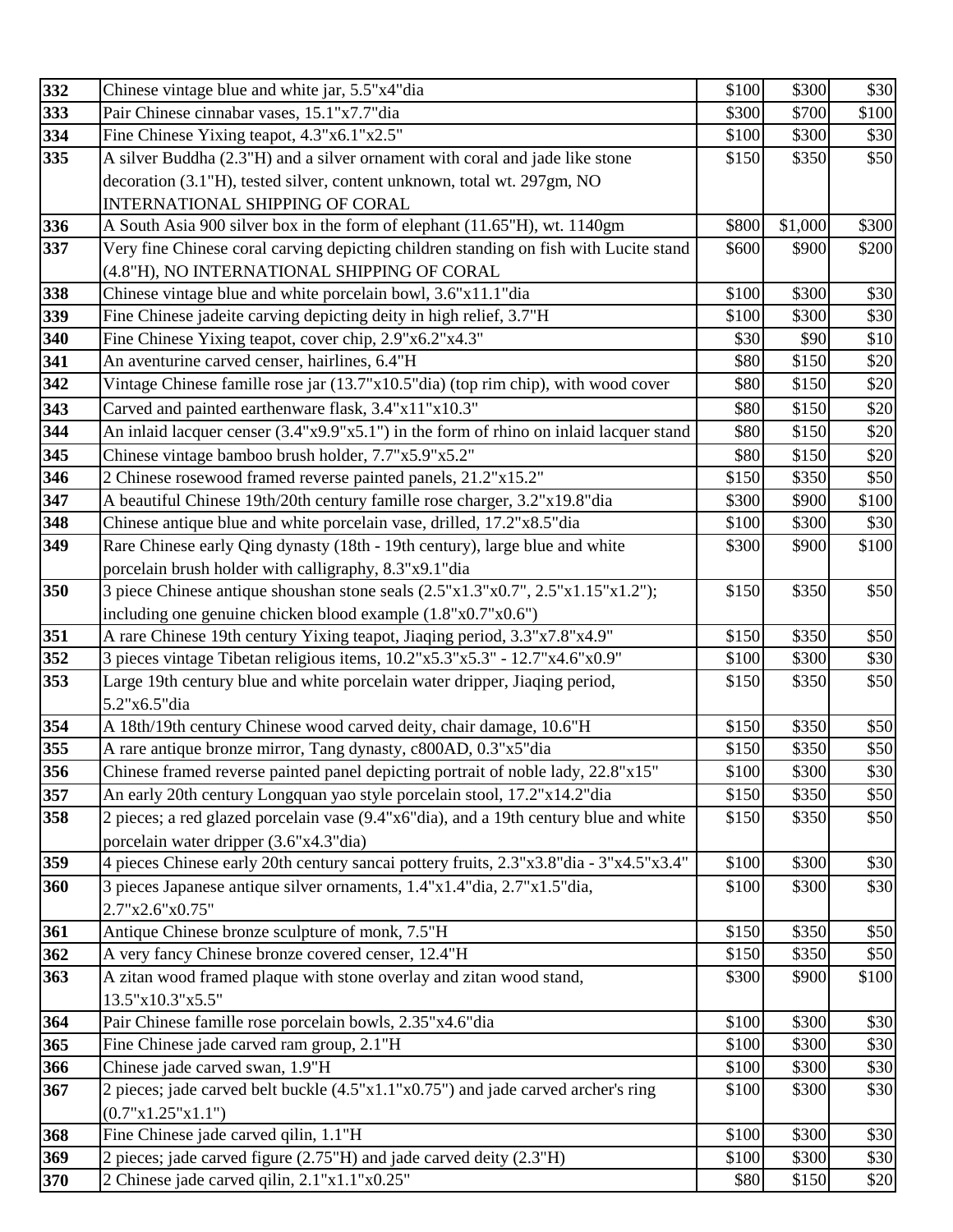| 371        | Chinese earthenware sculpture of Lohan, 9.4"x14"x6.5"                                                     | \$100        | \$300          | \$30         |
|------------|-----------------------------------------------------------------------------------------------------------|--------------|----------------|--------------|
| 372        | A beautiful Chinese blue, red and white porcelain meiping, 13"x8.2" dia                                   | \$100        | \$300          | \$30         |
| 373        | A blue Peking glass bowl on silverplate stand, 5.9"x7.1"x5.1"                                             | \$100        | \$300          | \$30         |
| 374        | A yellow glazed porcelain gourd shape vase, 6.5"x4"dia                                                    | \$100        | \$300          | \$30         |
| 375        | Chinese famille rose porcelain bowl, 2.7"x8.2"dia                                                         | \$100        | \$300          | \$30         |
| 376        | Song style crackleware wine server, 9.7"x6.1"x4.4"                                                        | \$100        | \$300          | \$30         |
| 377        | Fine Chinese famille rose porcelain vase, 10.3"x5.8"dia                                                   | \$100        | \$300          | \$30         |
| 378        | Chinese Song style painted porcelain vase with dragon motif decoration,                                   | \$100        | \$300          | \$30         |
|            | 12.6"x6.5"dia                                                                                             |              |                |              |
| 379        | Chinese famille rose porcelain brush holder, 5.4"x4.4"dia                                                 | \$100        | \$300          | \$30         |
| 380        | A blue and white porcelain plate, 1.6"x6.5"dia                                                            | \$100        | \$300          | \$30         |
| 381        | Large Chinese blue and white porcelain basin, 7.2"x16"dia                                                 | \$150        | \$350          | \$50         |
| 382        | Fine Chinese wucai porcelain tea bowl, 1.8"x3.3"dia                                                       | \$80         | \$150          | \$20         |
| 383        | Beautiful Chinese famille rose porcelain plate, 1.8"x8.3"dia                                              | \$100        | \$300          | \$30         |
| 384        | A celadon jade carved Ganesha, 3"H                                                                        | \$80         | \$150          | \$20         |
| 385        | Chinese blue glazed porcelain bowl, 4"x9"dia                                                              | \$100        | \$300          | \$30         |
| 386        | A small Chinese blue and white meiping, 6.7"x4.5"dia                                                      | \$100        | \$300          | \$30         |
| 387        | Fine golden purple tea bowl, 2.1"x3.1"dia                                                                 | \$80         | \$150          | \$20         |
| 388        | Large blue background famille rose porcelain gourd shape vase, 11.2"x7.4"dia                              | \$100        | \$300          | \$30         |
| 389        | Green glazed earthenware sculpture of Guandi, missing weapon on hand, 12.5"H                              | \$80         | \$150          | \$20         |
| 390        | A single blue and white porcelain candle holder, 9.4"x3.8" dia                                            | \$80         | \$150          | \$20         |
| 391        | Pair framed famille rose porcelain plaques, 9.5"x5"                                                       | \$100        | \$300          | \$30         |
| 392        | Beautiful famille rose porcelain bowl, 3"x6.5"dia                                                         | \$100        | \$300          | \$30         |
| 393        | A red on white stem bowl, 4.7"x6"dia                                                                      | \$100        | \$300          | \$30         |
| 394        | A fine jade carved vase, 6.5"x3.7"x2.5"                                                                   | \$150        | \$350          | \$50         |
| 395        | A Song style bowl, 2.2"x6"dia                                                                             | \$80<br>\$80 | \$150          | \$20<br>\$20 |
| 396<br>397 | Chinese green Peking glass plate, 0.9"x7.6"dia<br>Fine Chinese famille rose porcelain plate, 1.5"x6.6"dia | \$100        | \$150<br>\$300 | \$30         |
| 398        | A wucai porcelain tea bowl, 0.9"x2.9"dia                                                                  | \$80         | \$150          | \$20         |
| 399        | Chinese red and white porcelain vase, 10.3"x6.5"dia                                                       | \$100        | \$300          | \$30         |
| 400        | Fine Chinese crackleware porcelain brush wash, 2.7"x6"x6"                                                 | \$100        | \$300          | \$30         |
| 401        | Fine Chinese bronze censer with qilin motif finial, 11.5"x9"x5"                                           | \$100        | \$300          | \$30         |
| 402        | Chinese blue background famille rose bowl, 1.75"x8.3"dia                                                  | \$100        | \$300          | \$30         |
| 403        | Fine Chinese red and white porcelain bowl, 3"x7.3" dia                                                    | \$100        | \$300          | \$30         |
| 404        | Chinese red and white porcelain wine server, 8.5"x8.25"x2.75"                                             | \$100        | \$300          | \$30         |
| 405        | Fine Chinese blue and white porcelain plate, 1.75"x8.5" dia                                               | \$100        | \$300          | \$30         |
| 406        | A blanc de shin fisherman, 10.2"H                                                                         | \$80         | \$150          | \$20         |
| 407        | 2 Yixing teapots, 2"x4.2"x2.8", 3.5"x6"x4.1"                                                              | \$80         | \$150          | \$20         |
| 408        | A red, blue and white porcelain plate, 1.8"x8.6" dia                                                      | \$100        | \$300          | \$30         |
| 409        | 10 small nuts, 0.9"x0.8"dia                                                                               | \$30         | \$90           | \$10         |
| 410        | Chinese blue background famille rose jar, 10.5"x8.5"dia                                                   | \$100        | \$300          | \$30         |
| 411        | A Song style white porcelain bowl, 1.5"x8.4"dia                                                           | \$80         | \$150          | \$20         |
| 412        | A green glazed porcelain vase, 5.7"x3"dia                                                                 | \$80         | \$150          | \$20         |
| 413        | Song style crackleware vase, 8"x5.2"dia                                                                   | \$100        | \$300          | \$30         |
| 414        | A rare bronze seal, 0.6"x1"x1"                                                                            | \$80         | \$150          | \$20         |
| 415        | A sky blue porcelain water dripper, 4"x5.2" dia                                                           | \$80         | \$150          | \$20         |
| 416        | A Song style bowl, 2"x5.8"dia                                                                             | \$80         | \$150          | \$20         |
| 417        | A square crackleware brush wash, 1.3"x3.6"x3.6"                                                           | \$80         | \$150          | \$20         |
| 418        | A white on blue planter, 7"x10.4"dia                                                                      | \$80         | \$150          | \$20         |